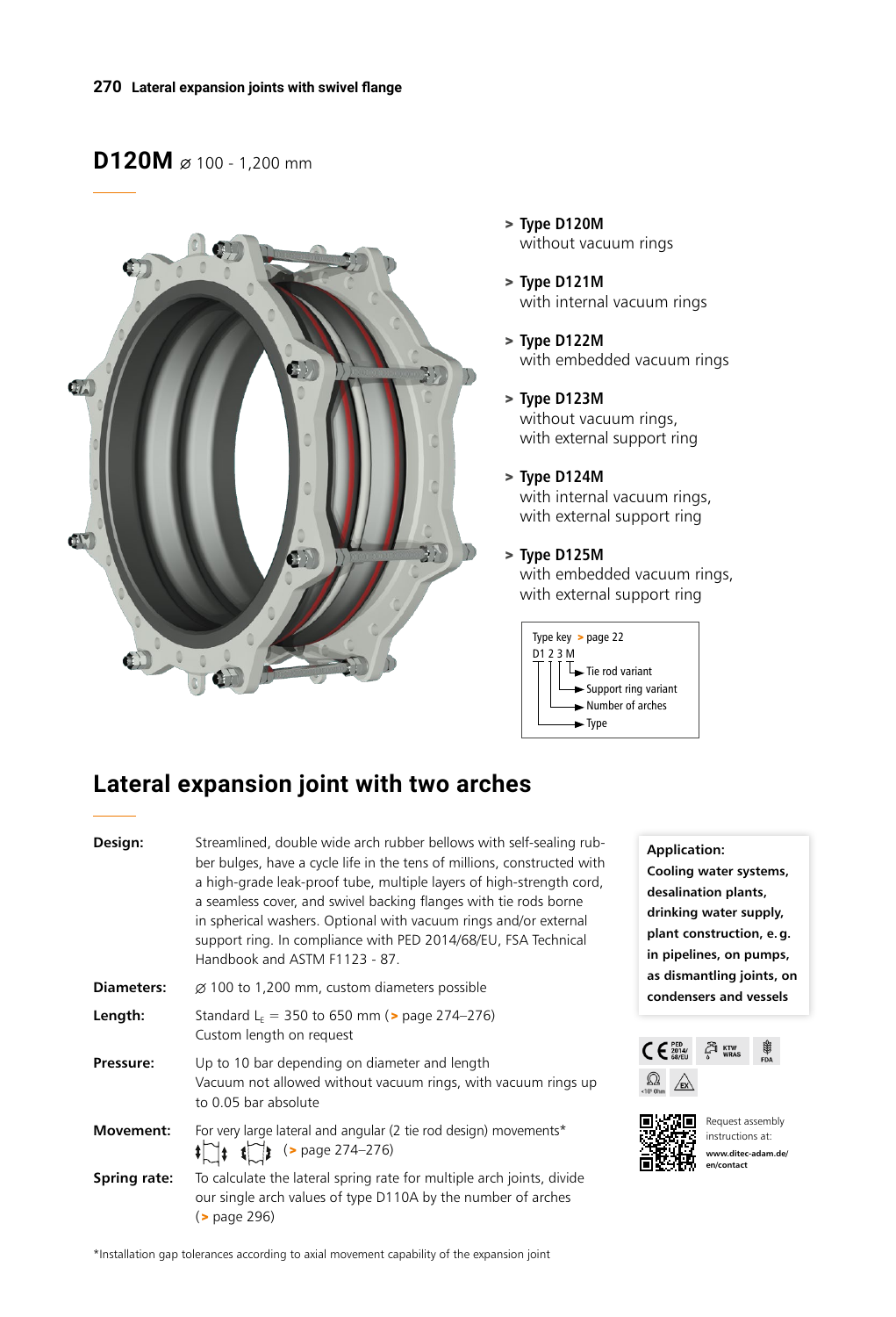

| <b>Elastomer</b> | <b>Fabric</b>   | <b>Marking</b> | $\mathrm{C}$   | <b>Application</b>                                                   |
|------------------|-----------------|----------------|----------------|----------------------------------------------------------------------|
| <b>EPDM</b>      | Polyamid        |                | $-40$ +100     | Cooling water, hot water, seawater, acids, dilute chlorine compounds |
| <b>EPDM</b>      | Aramid          |                | $-40$ +100     | Cooling water, hot water, seawater, acids, dilute chlorine compounds |
| <b>EPDMht</b>    | Aramid          |                | $-40$ +120     | Cooling water, hot water, seawater, acids, dilute chlorine compounds |
| <b>EPDMwras</b>  | Polyamid        |                | $-40$ +100     | Drinking water, foodstuffs                                           |
| <b>EPDMwras</b>  | Aramid          |                | $-40$ +100     | Drinking water, foodstuffs                                           |
| EPDMbeige        | Polyamid        |                | $-40$   $+100$ | <b>Foodstuffs</b>                                                    |
| EPDMbeige        | Aramid          |                | $-40$ +100     | Foodstuffs                                                           |
| <b>IIR</b>       | Polyamid        |                | $-20$ +100     | Hot water, acids, bases, gases                                       |
| <b>IIR</b>       | Aramid          |                | $-20$   $+100$ | Hot water, acids, bases, gases                                       |
| <b>CSM</b>       | Polyamid        |                | $-20$ +100     | Strong acids, bases, chemicals                                       |
| <b>CSM</b>       | Aramid          |                | $-20$ +100     | Strong acids, bases, chemicals                                       |
| <b>NBR</b>       | Polyamid        |                | $-30$   $+100$ | Oils, petrol, solvents, compressed air                               |
| <b>NBR</b>       | Aramid          |                | $-30$ +100     | Oils, petrol, solvents, compressed air                               |
| NBRbeige         | Polyamid        |                | $-30$ +100     | Oil, fatty foods                                                     |
| NBRbeige         | Aramid          |                | $-30$   $+100$ | Oil, fatty foods                                                     |
| <b>CR</b>        | Polyamid        |                | $-20$ +90      | Cooling water, slightly oily water, seawater                         |
| <b>CR</b>        | Aramid          |                | $-20$ +90      | Cooling water, slightly oily water, seawater                         |
| <b>FPM</b>       | Aramid          |                | $-20$   $+180$ | Corrosive chemicals, petroleum distillates                           |
| FPMbeige         | Aramid          |                | $-20$   $+180$ | Oil, fatty foods                                                     |
| <b>NR</b>        | Polyamid        |                | $-20$ +70      | Abrasive materials                                                   |
| Silicon          | Aramid<br>Glass |                | $-60$ +200     | Air, saltwater atmosphere, foodstuffs, medical technology            |

### **Bellows elastomers and reinforcements**

# **Backing flanges**

| Design:              | Single-part integral swivel backing flanges with support collar, clearance holes, groove to<br>accommodate the rubber bulges and tie rod holders (tie rod type B, E, C, M) |
|----------------------|----------------------------------------------------------------------------------------------------------------------------------------------------------------------------|
|                      | Single-part swivel backing flanges with support collar, clearance holes, groove to accommodate<br>the rubber bulges and tie rod gusset plates (tie rod type R, K, L)       |
| <b>Flange norms:</b> | DIN, EN, ANSI, AWWA, BS, JIS, special measurements (> page 298)                                                                                                            |
| <b>Materials:</b>    | Carbon steel, stainless steel                                                                                                                                              |
| Coating:             | Primed, hot-dip galvanised, special paint                                                                                                                                  |
|                      |                                                                                                                                                                            |

### **Accessories**

|                     | <b>Protective covers:</b> Ground protective shield<br>Protective shield or cover<br>Fire protective shield $($ > page 58) |
|---------------------|---------------------------------------------------------------------------------------------------------------------------|
| <b>Flow liners:</b> | Cylindrical flow liner<br>Conical flow liner<br>Telescoping flow liner ( $\geq$ page 57)                                  |
| Filled arch:        | page 42)                                                                                                                  |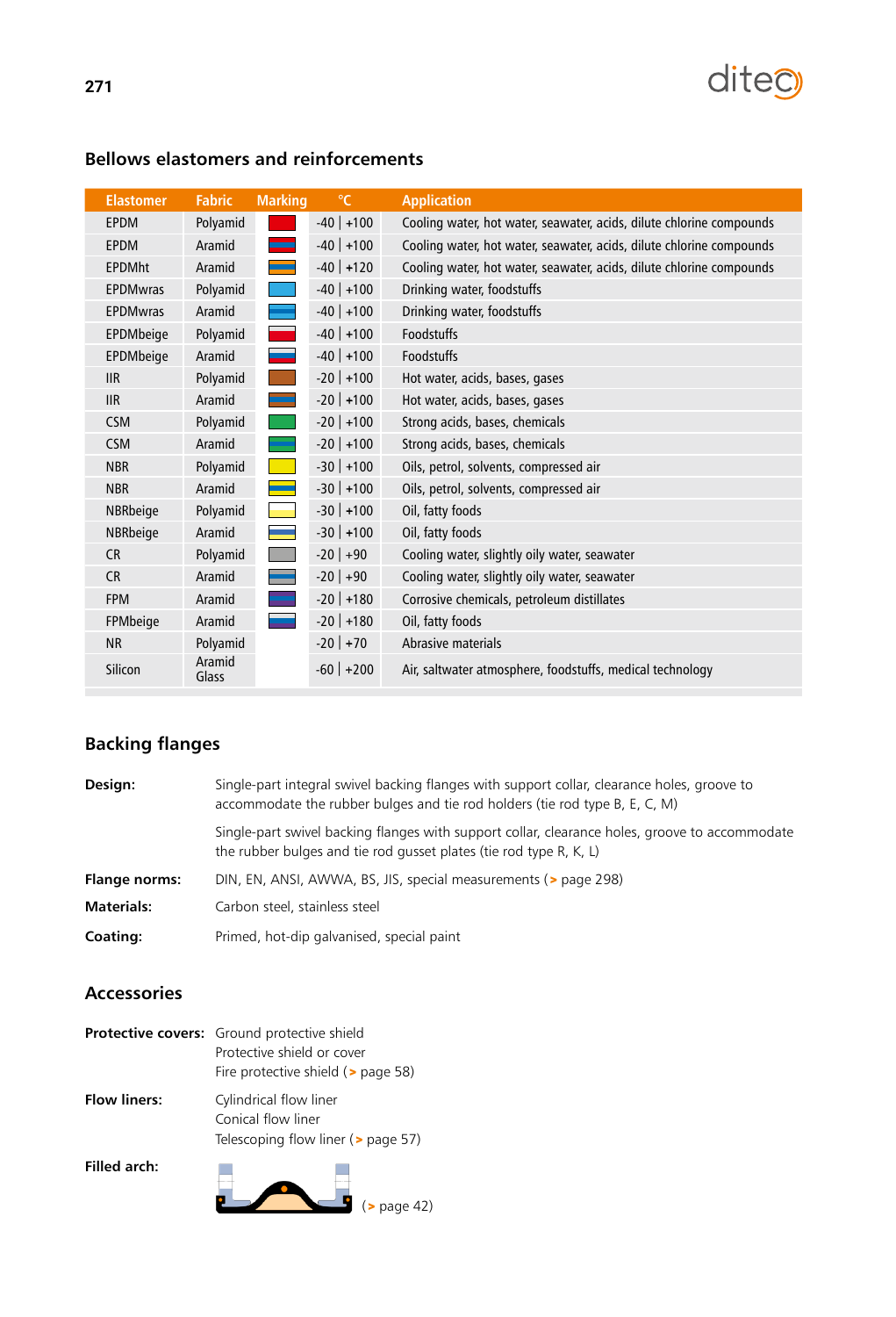#### **272 Lateral expansion joints with swivel flange**

### **Tie rods**



- **Design:** Dimensioning according to design pressure (test pressure) based on the Pressure Equipment Directive **Materials:** Carbon steel Stainless steel **Coating:** Spherical washers/ball disks:
	- PTFE coated Tie rods: galvanised, hot-dip galvanised or PTFE-coated

Example: Type D124M









**Type D120B**

Tie rods mounted outside in rubber bushing to accommodate pressure thrust forces

 $\oplus$ 





#### **Type D120R**

Gusset plates: Tie rods mounted outside in rubber bushing to accommodate pressure thrust forces

**Type D120K** Gusset plates: Tie rods mounted outside in spherical washers and ball disks to accommodate pressure thrust forces

### **Type D120L**

Gusset plates: Tie rods mounted outside and inside in spherical washers and ball disks to accommodate pressure/vacuum thrust forces

**Type D120E** Tie rods mounted outside in spherical washers and ball disks to accommodate pressure thrust forces

**Type D120C**

Tie rods mounted outside in rubber bushing and inside with compression sleeve to accommodate pressure/vacuum thrust forces

**Type D120M**

Tie rods mounted outside and inside in spherical washers and ball disks to accommodate pressure/ vacuum thrust forces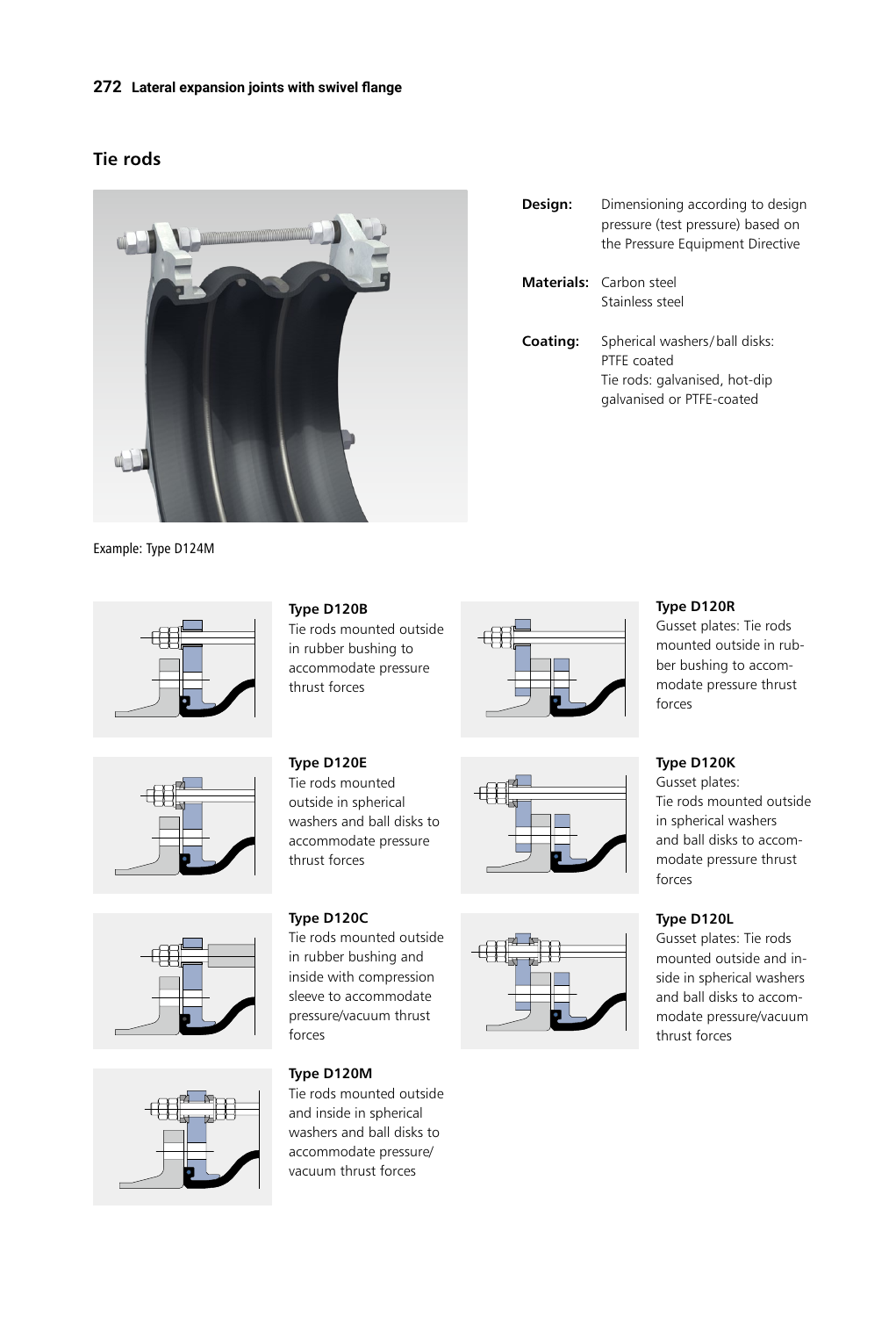# diteo

| <b>TYPE</b>      | <b>Support rings</b> |                          | <b>Vacuum ring</b>                                 | <b>Support ring</b>                   | <b>Pressure</b>                                                                        | <b>Movement</b>      |
|------------------|----------------------|--------------------------|----------------------------------------------------|---------------------------------------|----------------------------------------------------------------------------------------|----------------------|
| <b>D120M</b>     |                      |                          | None                                               | <b>None</b>                           | Low pressure,<br>vacuum stability<br>on request                                        | $>$ page 274         |
| D121M            |                      |                          | Medium<br>contact,<br>inside the<br>arches         | None                                  | Low pressure,<br>for vacuum up to<br>0.05 bar absolute                                 | <b>&gt;</b> page 275 |
| <b>D122M</b>     |                      |                          | No medium<br>contact,<br>embedded in<br>the arches | None                                  | Low pressure,<br>for vacuum up to<br>0.05 bar absolute                                 | $>$ page 276         |
| D123M            |                      |                          | None                                               | External between<br>the arches        | Depending on<br>the diameter up<br>to 10 bar, slight<br>vacuum                         | $>$ page $274$       |
| D124M            |                      |                          | Medium<br>contact,<br>inside the<br>arches         | <b>External between</b><br>the arches | Depending on the<br>diameter up to<br>10 bar, for vacuum<br>up to 0.05 bar<br>absolute | <b>&gt;</b> page 275 |
| D125M            |                      |                          | No medium<br>contact,<br>embedded in<br>the arches | <b>External between</b><br>the arches | Depending on the<br>diameter up to<br>10 bar, for vacuum<br>up to 0.05 bar<br>absolute | $>$ page 276         |
| <b>Materials</b> |                      |                          |                                                    |                                       |                                                                                        |                      |
| Stainless steel  |                      | Carbon steel, rubberised |                                                    |                                       | Carbon steel, embedded                                                                 |                      |

# **Support rings**

**Cross section D120M**

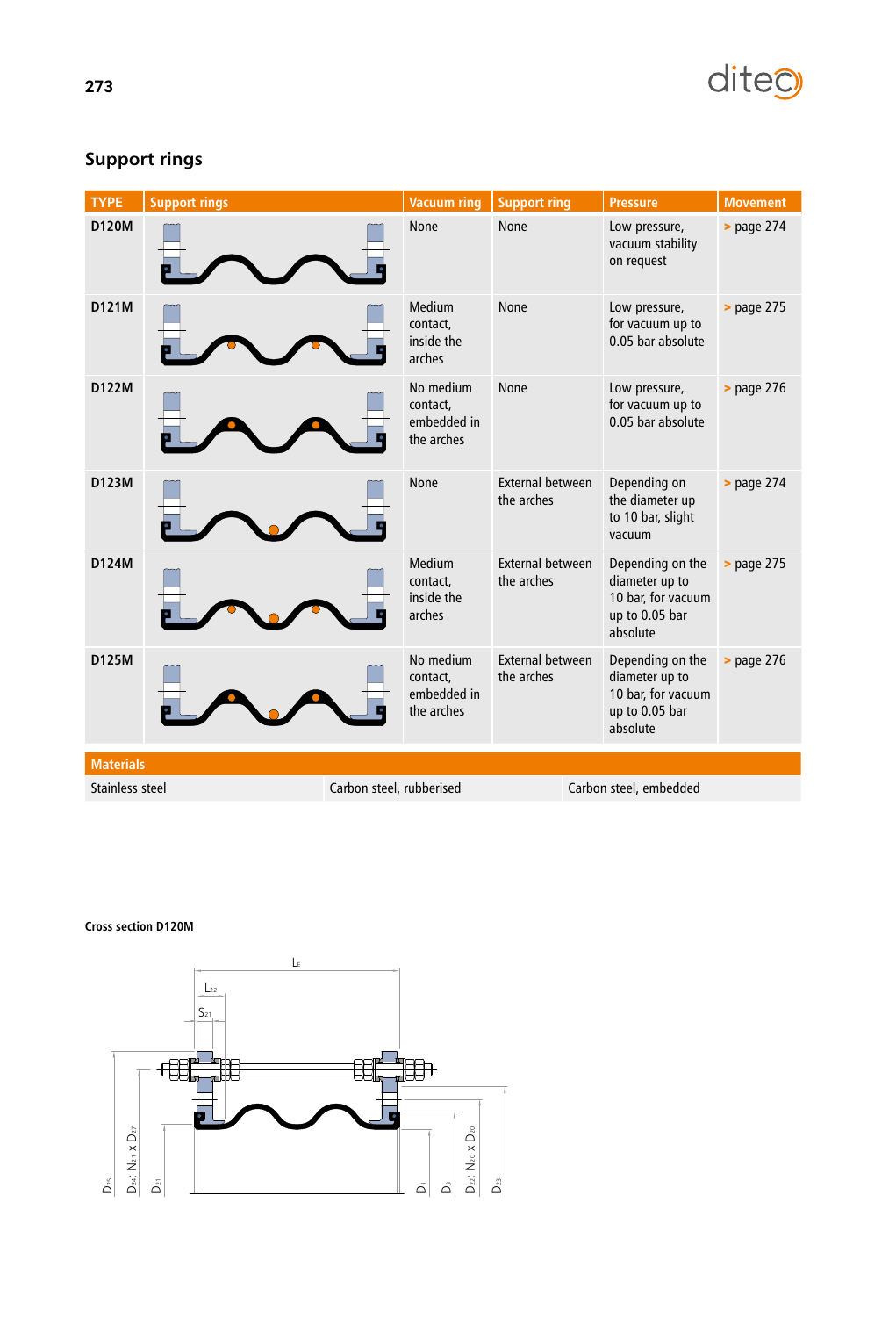

### **D120M**

> without vacuum rings

# **D123M**

> without vacuum rings, with external support ring

| Installation length $(L_F)$ at design pressure |    |                            |          |               |                 |               |                |          |                             |                 |                            |    |          |                |                 |
|------------------------------------------------|----|----------------------------|----------|---------------|-----------------|---------------|----------------|----------|-----------------------------|-----------------|----------------------------|----|----------|----------------|-----------------|
|                                                |    | up to 10 bar $LE = 350$ mm |          |               |                 |               |                |          | up to 10 bar $L_F = 400$ mm |                 | up to 10 bar $LF = 450$ mm |    |          |                |                 |
|                                                |    |                            |          |               |                 |               |                |          | higher pressures on request |                 |                            |    |          |                |                 |
|                                                |    | Movement                   |          |               | A               | Movement<br>A |                |          |                             |                 | Movement                   |    |          |                | A               |
| Ø                                              |    |                            |          |               |                 | ν             | $\blacksquare$ |          | ◡                           |                 |                            |    | Ř        |                |                 |
| mm                                             | mm | mm                         | $\pm$ mm | $\pm^{\circ}$ | cm <sup>2</sup> | mm            | mm             | $\pm$ mm | $\pm^{\circ}$               | cm <sup>2</sup> | mm                         | mm | $\pm$ mm | $\pm^{\circ}$  | cm <sup>2</sup> |
| 200                                            | 53 | 22                         | 33       | $\bf{0}$      | 445             | 62            | 20             | 36       | $\overline{0}$              | 445             | 80                         | 40 | 53       | $\theta$       | 564             |
| 250                                            | 53 | 22                         | 32       | $\pmb{0}$     | 656             | 62            | 20             | 35       | $\overline{0}$              | 656             | 80                         | 40 | 52       | $\theta$       | 799             |
| 300                                            | 53 | 22                         | 32       | $\pmb{0}$     | 903             | 62            | 20             | 35       | $\overline{0}$              | 903             | 80                         | 40 | 51       | $\theta$       | 1,069           |
| 350                                            | 53 | 22                         | 31       | $\pmb{0}$     | 1,134           | 62            | 20             | 34       | $\overline{0}$              | 1,134           | 80                         | 40 | 50       | $\theta$       | 1,320           |
| 400                                            | 53 | 22                         | 31       | $\pmb{0}$     | 1,521           | 62            | 20             | 34       | $\overline{0}$              | 1,521           | 80                         | 40 | 50       | $\theta$       | 1,735           |
| 450                                            | 53 | 22                         | 31       | $\mathbf 0$   | 1,878           | 62            | 20             | 33       | $\overline{0}$              | 1,878           | 80                         | 40 | 49       | $\theta$       | 2,116           |
| 500                                            | 53 | 22                         | 30       | $\mathbf 0$   | 2,290           | 62            | 20             | 33       | $\overline{0}$              | 2,290           | 80                         | 40 | 49       | $\theta$       | 2,552           |
| 600                                            | 53 | 22                         | 30       | $\mathbf 0$   | 3,187           | 62            | 20             | 33       | $\overline{0}$              | 3,187           | 80                         | 40 | 48       | $\theta$       | 3,494           |
| 700                                            | 53 | 22                         | 29       | $\mathbf 0$   | 4,312           | 62            | 20             | 32       | $\overline{0}$              | 4,312           | 80                         | 40 | 47       | $\theta$       | 4,669           |
| 800                                            | 53 | 22                         | 29       | $\mathbf 0$   | 5,555           | 62            | 20             | 32       | $\overline{0}$              | 5,555           | 80                         | 40 | 47       | $\theta$       | 5,958           |
| 900                                            | 53 | 22                         | 29       | $\pmb{0}$     | 6,910           | 62            | 20             | 31       | $\overline{0}$              | 6,910           | 80                         | 40 | 46       | $\overline{0}$ | 7,359           |
| 1000                                           | 53 | 22                         | 29       | $\pmb{0}$     | 8,462           | 62            | 20             | 31       | $\overline{0}$              | 8,462           | 80                         | 40 | 46       | $\theta$       | 8,958           |
| 1100                                           | 53 | 22                         | 28       | $\mathbf 0$   | 10,171          | 62            | 20             | 31       | $\overline{0}$              | 10,171          | 80                         | 40 | 45       | $\theta$       | 10,715          |
| 1200                                           | 53 | 22                         | 28       | $\pmb{0}$     | 12,037          | 62            | 20             | 31       | $\overline{0}$              | 12,037          | 80                         | 40 | 45       | $\theta$       | 12,628          |

| Installation length $(LE)$ at design pressure |    |          |          |                             |                 |     |    |          |                             |                 |                             |    |                      |                  |                 |
|-----------------------------------------------|----|----------|----------|-----------------------------|-----------------|-----|----|----------|-----------------------------|-----------------|-----------------------------|----|----------------------|------------------|-----------------|
|                                               |    |          |          | up to 10 bar $L_F = 500$ mm |                 |     |    |          | up to 10 bar $LF = 550$ mm  |                 | up to 10 bar $L_F = 600$ mm |    |                      |                  |                 |
|                                               |    |          |          |                             |                 |     |    |          | higher pressures on request |                 |                             |    |                      |                  |                 |
|                                               |    | Movement |          |                             | A               |     |    | Movement |                             | A               | <b>Movement</b>             |    |                      |                  | A               |
| Ø                                             |    |          | Ă        |                             |                 |     | ₹  |          | M                           |                 |                             |    | $\frac{1}{\sqrt{2}}$ |                  |                 |
| mm                                            | mm | mm       | $\pm$ mm | $\pm^{\circ}$               | cm <sup>2</sup> | mm  | mm | $\pm$ mm | $\pm^{\circ}$               | cm <sup>2</sup> | mm                          | mm | $\pm$ mm             | $\pm^{\circ}$    | cm <sup>2</sup> |
| 200                                           | 88 | 41       | 57       | $\theta$                    | 573             | 106 | 61 | 74       | $\mathbb O$                 | 707             | 124                         | 82 | 91                   | $\theta$         | 855             |
| 250                                           | 88 | 41       | 56       | $\overline{0}$              | 809             | 106 | 61 | 72       | $\overline{0}$              | 968             | 124                         | 82 | 89                   | $\overline{0}$   | 1,140           |
| 300                                           | 88 | 41       | 55       | $\bf 0$                     | 1,081           | 106 | 61 | 71       | $\mathbb O$                 | 1,263           | 124                         | 82 | 88                   | $\theta$         | 1,459           |
| 350                                           | 88 | 41       | 54       | $\bf 0$                     | 1,333           | 106 | 61 | 70       | $\mathbb O$                 | 1,534           | 124                         | 82 | 86                   | $\theta$         | 1,750           |
| 400                                           | 88 | 41       | 54       | $\theta$                    | 1,750           | 106 | 61 | 69       | $\theta$                    | 1,979           | 124                         | 82 | 85                   | $\theta$         | 2,223           |
| 450                                           | 88 | 41       | 53       | $\bf 0$                     | 2,132           | 106 | 61 | 69       | $\overline{0}$              | 2,384           | 124                         | 82 | 84                   | $\theta$         | 2,651           |
| 500                                           | 88 | 41       | 52       | $\boldsymbol{0}$            | 2,570           | 106 | 61 | 68       | $\mathbb O$                 | 2,846           | 124                         | 82 | 84                   | $\boldsymbol{0}$ | 3,137           |
| 600                                           | 88 | 41       | 52       | $\boldsymbol{0}$            | 3,515           | 106 | 61 | 67       | $\theta$                    | 3,837           | 124                         | 82 | 82                   | $\theta$         | 4,174           |
| 700                                           | 88 | 41       | 51       | $\theta$                    | 4,693           | 106 | 61 | 66       | $\theta$                    | 5,064           | 124                         | 82 | 81                   | $\theta$         | 5,450           |
| 800                                           | 88 | 41       | 50       | $\theta$                    | 5.986           | 106 | 61 | 65       | $\overline{0}$              | 6,404           | 124                         | 82 | 80                   | $\theta$         | 6,837           |
| 900                                           | 88 | 41       | 50       | $\bf 0$                     | 7,390           | 106 | 61 | 64       | $\overline{0}$              | 7,854           | 124                         | 82 | 79                   | $\theta$         | 8,332           |
| 1000                                          | 88 | 41       | 49       | $\bf 0$                     | 8,992           | 106 | 61 | 64       | $\overline{0}$              | 9,503           | 124                         | 82 | 79                   | $\theta$         | 10,029          |
| 1100                                          | 88 | 41       | 49       | $\theta$                    | 10.751          | 106 | 61 | 63       | $\overline{0}$              | 11,310          | 124                         | 82 | 78                   | $\theta$         | 11,882          |
| 1200                                          | 88 | 41       | 48       | $\theta$                    | 12,668          | 106 | 61 | 63       | $\overline{0}$              | 13,273          | 124                         | 82 | 77                   | $\theta$         | 13,893          |



In the event of lateral displacement and simultaneous axial extension the above movements are reduced ( > page 29). Larger movements on request.

The movement capability of the expansion joints given in the tables is determined for flange dimensions according to DIN PN10. In case of deviating flange dimensions, please contact us.

### **Customised products available**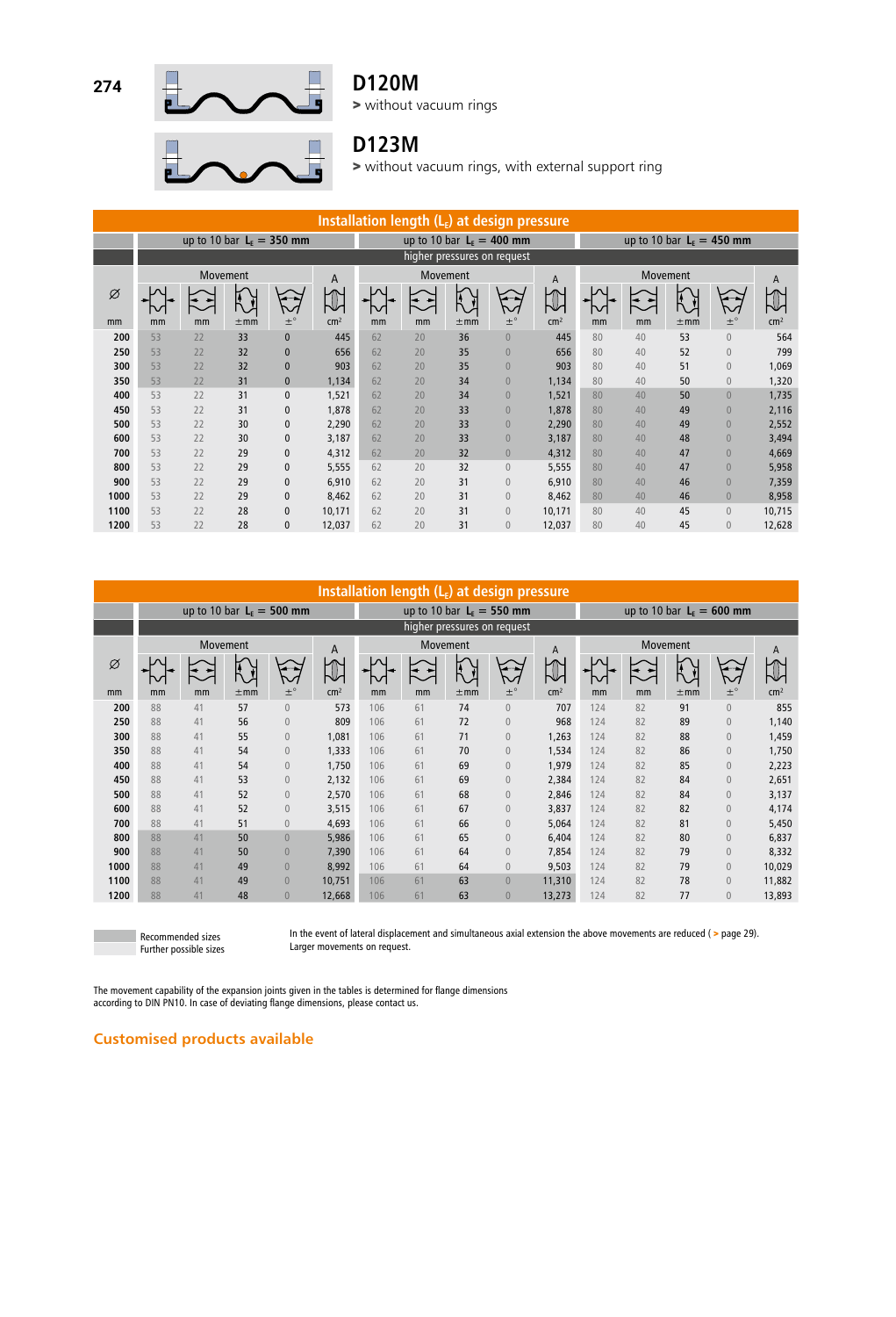

## **D121M**

> with internal vacuum rings





### **D124M**

> with internal vacuum rings, with external support ring

| Installation length $(L_F)$ at design pressure |    |                |          |                            |                 |    |          |          |                             |                 |          |    |          |                            |                 |
|------------------------------------------------|----|----------------|----------|----------------------------|-----------------|----|----------|----------|-----------------------------|-----------------|----------|----|----------|----------------------------|-----------------|
|                                                |    |                |          | up to 10 bar $LF = 350$ mm |                 |    |          |          | up to 10 bar $LF = 400$ mm  |                 |          |    |          | up to 10 bar $LF = 450$ mm |                 |
|                                                |    |                |          |                            |                 |    |          |          | higher pressures on request |                 |          |    |          |                            |                 |
|                                                |    | Movement       |          |                            | A               |    | Movement |          |                             | A               | Movement |    |          |                            | A               |
| Ø                                              |    |                |          |                            |                 |    |          | Ā        | $\overline{v}$              |                 |          |    |          |                            |                 |
| mm                                             | mm | mm             | $\pm$ mm | $\pm^\circ$                | cm <sup>2</sup> | mm | mm       | $\pm$ mm | $\pm^{\circ}$               | cm <sup>2</sup> | mm       | mm | $\pm$ mm | $\pm^\circ$                | cm <sup>2</sup> |
| 200                                            | 53 |                | 33       | $\overline{0}$             | 445             | 62 |          | 36       | $\overline{0}$              | 445             | 80       | 13 | 53       | $\overline{0}$             | 564             |
| 250                                            | 53 |                | 32       | $\overline{0}$             | 656             | 62 | 7        | 35       | $\overline{0}$              | 656             | 80       | 13 | 52       | $\overline{0}$             | 799             |
| 300                                            | 53 |                | 32       | $\overline{0}$             | 903             | 62 | 7        | 35       | $\overline{0}$              | 903             | 80       | 13 | 51       | $\overline{0}$             | 1,069           |
| 350                                            | 53 |                | 31       | $\overline{0}$             | 1,134           | 62 | 7        | 34       | $\overline{0}$              | 1,134           | 80       | 13 | 50       | $\overline{0}$             | 1,320           |
| 400                                            | 53 |                | 31       | $\mathbf{0}$               | 1,521           | 62 | 7        | 34       | $\overline{0}$              | 1,521           | 80       | 13 | 50       | $\overline{0}$             | 1,735           |
| 450                                            | 53 |                | 31       | $\mathbf{0}$               | 1.878           | 62 | 7        | 33       | $\overline{0}$              | 1,878           | 80       | 13 | 49       | $\overline{0}$             | 2,116           |
| 500                                            | 53 | $\overline{7}$ | 30       | $\mathbf{0}$               | 2,290           | 62 | 7        | 33       | $\overline{0}$              | 2,290           | 80       | 13 | 49       | $\overline{0}$             | 2,552           |
| 600                                            | 53 |                | 30       | $\mathbf{0}$               | 3,187           | 62 | 7        | 33       | $\overline{0}$              | 3,187           | 80       | 13 | 48       | $\overline{0}$             | 3,494           |
| 700                                            | 53 |                | 29       | $\mathbf{0}$               | 4,312           | 62 | 7        | 32       | $\overline{0}$              | 4,312           | 80       | 13 | 47       | $\overline{0}$             | 4,669           |
| 800                                            | 53 |                | 29       | $\overline{0}$             | 5,555           | 62 | 7        | 32       | $\overline{0}$              | 5,555           | 80       | 13 | 47       | $\overline{0}$             | 5,958           |
| 900                                            | 53 | 7              | 29       | $\overline{0}$             | 6,910           | 62 | 7        | 31       | $\mathbf{0}$                | 6,910           | 80       | 13 | 46       | $\overline{0}$             | 7,359           |
| 1000                                           | 53 | 7              | 29       | $\mathbf 0$                | 8,462           | 62 | 7        | 31       | $\mathbf{0}$                | 8,462           | 80       | 13 | 46       | $\overline{0}$             | 8,958           |
| 1100                                           | 53 |                | 28       | $\overline{0}$             | 10,171          | 62 | 7        | 31       | $\overline{0}$              | 10,171          | 80       | 13 | 45       | $\overline{0}$             | 10,715          |
| 1200                                           | 53 | 7              | 28       | $\overline{0}$             | 12,037          | 62 | 7        | 31       | $\overline{0}$              | 12,037          | 80       | 13 | 45       | $\overline{0}$             | 12,628          |

| Installation length (LE) at design pressure |    |                            |          |                  |                 |     |    |          |                             |                 |                            |             |          |                |                 |
|---------------------------------------------|----|----------------------------|----------|------------------|-----------------|-----|----|----------|-----------------------------|-----------------|----------------------------|-------------|----------|----------------|-----------------|
|                                             |    | up to 10 bar $LE = 500$ mm |          |                  |                 |     |    |          | up to 10 bar $LF = 550$ mm  |                 | up to 10 bar $LE = 600$ mm |             |          |                |                 |
|                                             |    |                            |          |                  |                 |     |    |          | higher pressures on request |                 |                            |             |          |                |                 |
|                                             |    | Movement                   |          |                  | A               |     |    | Movement |                             | A               |                            |             | Movement |                | A               |
| Ø                                           |    |                            |          | $\mathcal{N}$    |                 |     | ◄  |          | $\sim$                      |                 |                            | $\check{ }$ |          |                |                 |
| mm                                          | mm | mm                         | $\pm$ mm | $\pm^{\circ}$    | cm <sup>2</sup> | mm  | mm | $\pm$ mm | $\pm^\circ$                 | cm <sup>2</sup> | mm                         | mm          | $\pm$ mm | $\pm^{\circ}$  | cm <sup>2</sup> |
| 200                                         | 88 | 13                         | 57       | $\theta$         | 573             | 106 | 20 | 74       | $\overline{0}$              | 707             | 124                        | 27          | 91       | $\overline{0}$ | 855             |
| 250                                         | 88 | 13                         | 56       | $\boldsymbol{0}$ | 809             | 106 | 20 | 72       | $\overline{0}$              | 968             | 124                        | 27          | 89       | $\overline{0}$ | 1,140           |
| 300                                         | 88 | 13                         | 55       | $\boldsymbol{0}$ | 1,081           | 106 | 20 | 71       | $\overline{0}$              | 1,263           | 124                        | 27          | 88       | $\overline{0}$ | 1,459           |
| 350                                         | 88 | 13                         | 54       | $\mathbf{0}$     | 1,333           | 106 | 20 | 70       | $\overline{0}$              | 1,534           | 124                        | 27          | 86       | $\overline{0}$ | 1,750           |
| 400                                         | 88 | 13                         | 54       | $\theta$         | 1,750           | 106 | 20 | 69       | $\overline{0}$              | 1,979           | 124                        | 27          | 85       | $\overline{0}$ | 2,223           |
| 450                                         | 88 | 13                         | 53       | $\boldsymbol{0}$ | 2,132           | 106 | 20 | 69       | $\overline{0}$              | 2,384           | 124                        | 27          | 84       | $\overline{0}$ | 2,651           |
| 500                                         | 88 | 13                         | 52       | $\theta$         | 2,570           | 106 | 20 | 68       | $\overline{0}$              | 2,846           | 124                        | 27          | 84       | $\overline{0}$ | 3,137           |
| 600                                         | 88 | 13                         | 52       | $\boldsymbol{0}$ | 3,515           | 106 | 20 | 67       | $\overline{0}$              | 3,837           | 124                        | 27          | 82       | $\theta$       | 4,174           |
| 700                                         | 88 | 13                         | 51       | $\bf 0$          | 4,693           | 106 | 20 | 66       | $\overline{0}$              | 5,064           | 124                        | 27          | 81       | $\mathbf{0}$   | 5,450           |
| 800                                         | 88 | 13                         | 50       | $\theta$         | 5.986           | 106 | 20 | 65       | $\overline{0}$              | 6,404           | 124                        | 27          | 80       | $\theta$       | 6,837           |
| 900                                         | 88 | 13                         | 50       | $\bf 0$          | 7,390           | 106 | 20 | 64       | $\overline{0}$              | 7,854           | 124                        | 27          | 79       | $\mathbf{0}$   | 8,332           |
| 1000                                        | 88 | 13                         | 49       | $\theta$         | 8,992           | 106 | 20 | 64       | $\overline{0}$              | 9,503           | 124                        | 27          | 79       | $\mathbf{0}$   | 10,029          |
| 1100                                        | 88 | 13                         | 49       | $\theta$         | 10,751          | 106 | 20 | 63       | $\overline{0}$              | 11,310          | 124                        | 27          | 78       | $\mathbf{0}$   | 11,882          |
| 1200                                        | 88 | 13                         | 48       | $\theta$         | 12,668          | 106 | 20 | 63       | $\overline{0}$              | 13,273          | 124                        | 27          | 77       | $\mathbf{0}$   | 13,893          |

Recommended sizes Further possible sizes In the event of lateral displacement and simultaneous axial extension the above movements are reduced ( > page 29). Larger movements on request.

The movement capability of the expansion joints given in the tables is determined for flange dimensions according to DIN PN10. In case of deviating flange dimensions, please contact us.

#### **Customised products available**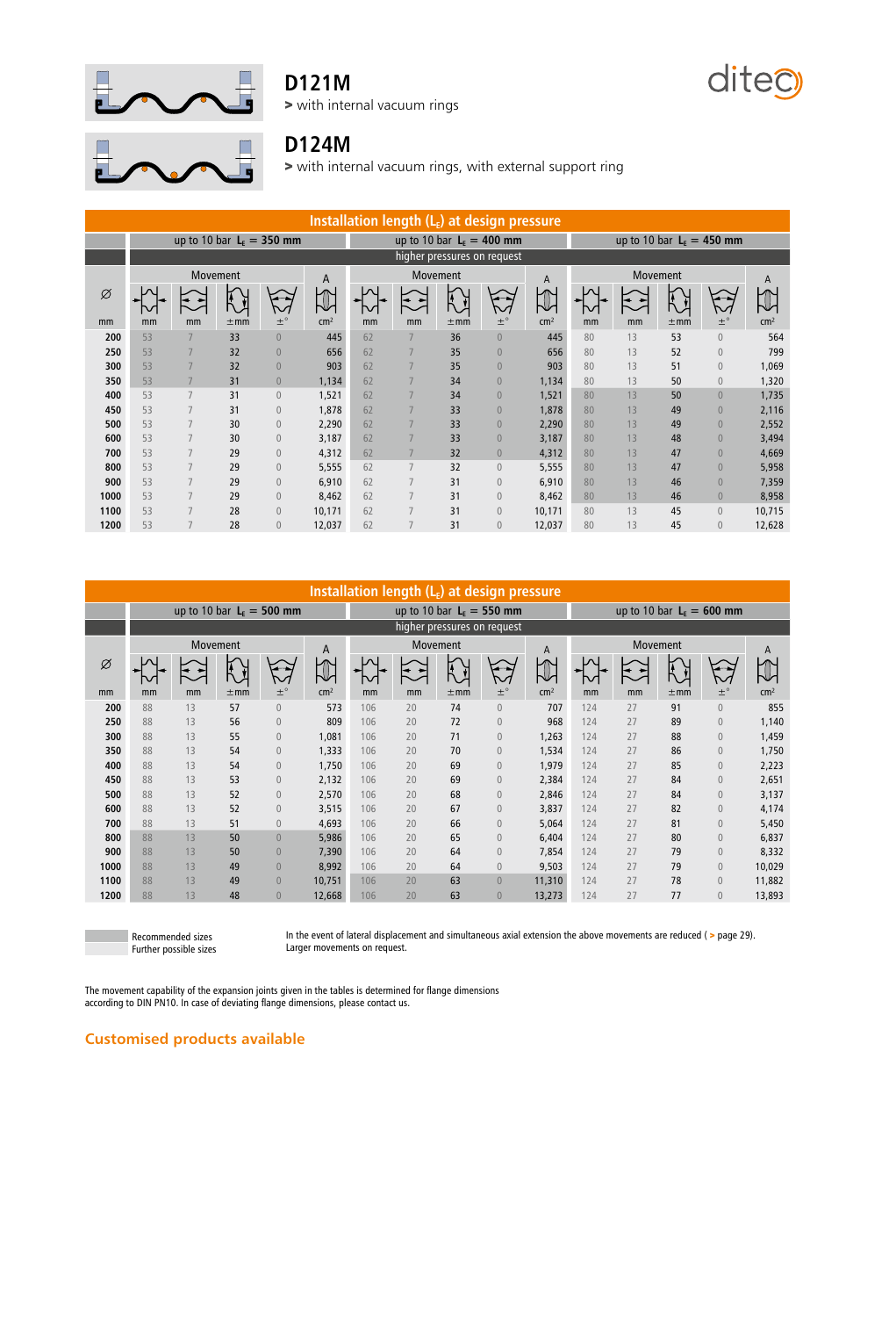

### **D122M**

> with embedded vacuum rings



### **D125M**

> with embedded vacuum rings, with external support ring

| Installation length (LE) at design pressure |    |                |                 |                            |                 |    |          |          |                             |                 |                            |    |               |                |                 |
|---------------------------------------------|----|----------------|-----------------|----------------------------|-----------------|----|----------|----------|-----------------------------|-----------------|----------------------------|----|---------------|----------------|-----------------|
|                                             |    |                |                 | up to 10 bar $LE = 350$ mm |                 |    |          |          | up to 10 bar $L_F = 400$ mm |                 | up to 10 bar $LF = 450$ mm |    |               |                |                 |
|                                             |    |                |                 |                            |                 |    |          |          | higher pressures on request |                 |                            |    |               |                |                 |
|                                             |    |                | <b>Movement</b> |                            | A               |    | Movement |          |                             | A               | Movement                   |    |               |                | A               |
| Ø<br>mm                                     | mm | mm             | $\pm$ mm        | $\pm^{\circ}$              | cm <sup>2</sup> | mm | mm       | $\pm$ mm | $+^{\circ}$                 | cm <sup>2</sup> | mm                         | mm | Ă<br>$\pm$ mm | $+^{\circ}$    | cm <sup>2</sup> |
| 200                                         | 35 |                | 33              | $\overline{0}$             | 445             | 41 | 5        | 34       | $\overline{0}$              | 401             | 52                         | 12 | 51            | $\theta$       | 515             |
| 250                                         | 35 |                | 32              | $\mathbf 0$                | 656             | 41 | 5        | 33       | $\overline{0}$              | 603             | 52                         | 12 | 50            | $\theta$       | 740             |
| 300                                         | 35 |                | 32              | $\overline{0}$             | 903             | 41 | 5        | 32       | $\overline{0}$              | 840             | 52                         | 12 | 49            | $\theta$       | 1,001           |
| 350                                         | 35 |                | 31              | $\sqrt{0}$                 | 1,134           | 41 | 5        | 32       | $\overline{0}$              | 1,064           | 52                         | 12 | 48            | $\theta$       | 1,244           |
| 400                                         | 35 | $\overline{7}$ | 31              | $\sqrt{0}$                 | 1,521           | 41 | 5        | 32       | $\overline{0}$              | 1,439           | 52                         | 12 | 48            | $\overline{0}$ | 1,647           |
| 450                                         | 35 | 7              | 31              | $\sqrt{0}$                 | 1,878           | 41 | 5        | 31       | $\overline{0}$              | 1,787           | 52                         | 12 | 47            | $\overline{0}$ | 2,019           |
| 500                                         | 35 |                | 30              | $\mathbb O$                | 2,290           | 41 | 5        | 31       | $\overline{0}$              | 2,190           | 52                         | 12 | 47            | $\overline{0}$ | 2,445           |
| 600                                         | 35 | 7              | 30              | $\overline{0}$             | 3,187           | 41 | 5        | 30       | $\overline{0}$              | 3,068           | 52                         | 12 | 46            | $\overline{0}$ | 3,370           |
| 700                                         | 35 | $\overline{7}$ | 29              | $\sqrt{0}$                 | 4,312           | 41 | 5        | 30       | $\overline{0}$              | 4,174           | 52                         | 12 | 45            | $\overline{0}$ | 4,525           |
| 800                                         | 35 |                | 29              | $\mathbb O$                | 5,555           | 41 | 5        | 30       | $\overline{0}$              | 5,398           | 52                         | 12 | 45            | $\overline{0}$ | 5,795           |
| 900                                         | 35 | 7              | 29              | $\overline{0}$             | 6,910           | 41 | 5        | 29       | $\overline{0}$              | 6,735           | 52                         | 12 | 44            | $\overline{0}$ | 7,178           |
| 1000                                        | 35 | $\overline{7}$ | 29              | $\overline{0}$             | 8,462           | 41 | 5        | 29       | $\overline{0}$              | 8,268           | 52                         | 12 | 44            | $\theta$       | 8,758           |
| 1100                                        | 35 | 7              | 28              | $\mathbb O$                | 10,171          | 41 | 5        | 29       | $\overline{0}$              | 9,958           | 52                         | 12 | 43            | $\theta$       | 10,496          |
| 1200                                        | 35 | 7              | 28              | $\overline{0}$             | 12,037          | 41 | 5        | 29       | $\overline{0}$              | 11,805          | 52                         | 12 | 43            | $\mathbf{0}$   | 12,390          |

| Installation length $(L_F)$ at design pressure |    |                            |              |                |                 |    |              |          |                             |                 |                            |          |          |                  |                 |
|------------------------------------------------|----|----------------------------|--------------|----------------|-----------------|----|--------------|----------|-----------------------------|-----------------|----------------------------|----------|----------|------------------|-----------------|
|                                                |    | up to 10 bar $LF = 500$ mm |              |                |                 |    |              |          | up to 10 bar $LF = 550$ mm  |                 | up to 10 bar $LE = 600$ mm |          |          |                  |                 |
|                                                |    |                            |              |                |                 |    |              |          | higher pressures on request |                 |                            |          |          |                  |                 |
|                                                |    | Movement                   |              |                | A               |    |              | Movement |                             | A               |                            | Movement |          |                  |                 |
| Ø                                              |    |                            | $\mathbb{N}$ |                |                 |    | $\mathbf{I}$ |          | $\sim$                      |                 |                            |          | k        |                  | A               |
| mm                                             | mm | mm                         | $\pm$ mm     | $\pm^{\circ}$  | cm <sup>2</sup> | mm | mm           | $\pm$ mm | $\pm^{\circ}$               | cm <sup>2</sup> | mm                         | mm       | $\pm$ mm | $\pm^{\circ}$    | cm <sup>2</sup> |
| 200                                            | 58 | 12                         | 55           | $\mathbf{0}$   | 531             | 70 | 19           | 72       | $\mathbf{0}$                | 661             | 82                         | 26       | 89       | $\mathbf{0}$     | 804             |
| 250                                            | 58 | 12                         | 54           | $\mathbf{0}$   | 760             | 70 | 19           | 71       | $\overline{0}$              | 913             | 82                         | 26       | 87       | $\mathbf{0}$     | 1,081           |
| 300                                            | 58 | 12                         | 53           | $\sqrt{0}$     | 1,024           | 70 | 19           | 69       | $\overline{0}$              | 1,201           | 82                         | 26       | 86       | $\mathbf{0}$     | 1,392           |
| 350                                            | 58 | 12                         | 52           | $\bf 0$        | 1,269           | 70 | 19           | 69       | $\overline{0}$              | 1,466           | 82                         | 26       | 85       | $\mathbf{0}$     | 1,676           |
| 400                                            | 58 | 12                         | 52           | $\bf 0$        | 1,676           | 70 | 19           | 68       | $\overline{0}$              | 1,901           | 82                         | 26       | 84       | $\mathbf{0}$     | 2,140           |
| 450                                            | 58 | 12                         | 51           | $\sqrt{0}$     | 2,051           | 70 | 19           | 67       | $\overline{0}$              | 2,299           | 82                         | 26       | 83       | $\mathbf{0}$     | 2,561           |
| 500                                            | 58 | 12                         | 51           | $\bf 0$        | 2,481           | 70 | 19           | 66       | $\overline{0}$              | 2,753           | 82                         | 26       | 82       | $\overline{0}$   | 3,039           |
| 600                                            | 58 | 12                         | 50           | $\bf 0$        | 3,411           | 70 | 19           | 65       | $\mathbb O$                 | 3,728           | 82                         | 26       | 81       | $\boldsymbol{0}$ | 4,060           |
| 700                                            | 58 | 12                         | 49           | $\overline{0}$ | 4,572           | 70 | 19           | 64       | $\overline{0}$              | 4,939           | 82                         | 26       | 79       | $\overline{0}$   | 5,320           |
| 800                                            | 58 | 12                         | 49           | $\overline{0}$ | 5,849           | 70 | 19           | 64       | $\overline{0}$              | 6,263           | 82                         | 26       | 78       | $\overline{0}$   | 6,691           |
| 900                                            | 58 | 12                         | 48           | $\theta$       | 7,238           | 70 | 19           | 63       | $\overline{0}$              | 7,698           | 82                         | 26       | 78       | $\theta$         | 8,171           |
| 1000                                           | 58 | 12                         | 48           | $\overline{0}$ | 8.825           | 70 | 19           | 62       | $\overline{0}$              | 9,331           | 82                         | 26       | 77       | $\overline{0}$   | 9,852           |
| 1100                                           | 58 | 12                         | 47           | $\overline{0}$ | 10,568          | 70 | 19           | 62       | $\overline{0}$              | 11,122          | 82                         | 26       | 76       | $\theta$         | 11,690          |
| 1200                                           | 58 | 12                         | 47           | $\overline{0}$ | 12,469          | 70 | 19           | 61       | $\overline{0}$              | 13,070          | 82                         | 26       | 76       | $\overline{0}$   | 13,685          |

Recommended sizes Further possible sizes In the event of lateral displacement and simultaneous axial extension (due to installation gap tolerance) the above movements are reduced ( > page 29). Larger movements on request.

The movement capability of the expansion joints given in the tables is determined for flange dimensions according to DIN PN10. In case of deviating flange dimensions, please contact us.

### **Customised products available**